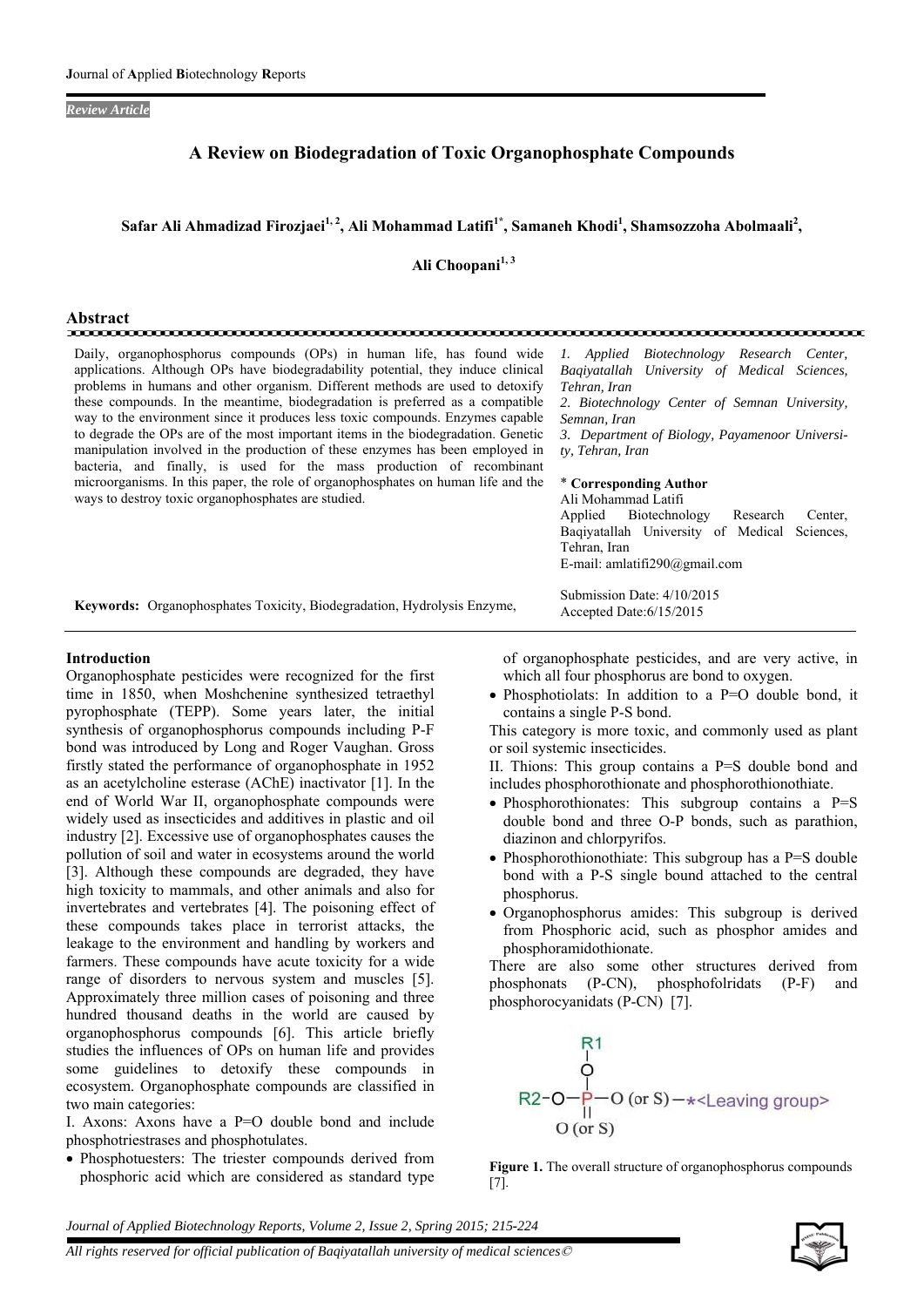

**Figure 2.** Chemical structure of organophosphorus compounds axon groups [7].



**Figure 3.** Chemical structure of organophosphorus compounds [6, 7].

### **The effect of organophosphate compounds on humans**

Organophosphates can affect through oral, inhalation and also reacting with tyrosine residue present in the keratin of skin epithelium, and act as one of the most common poisoning factors on multiple biological systems [8].

### *Nervous system disorders*

Nervous system is one of the major biological systems in animals that are influenced by, with various methods, mainly through the inhibition of cholinesterase [9]. Cholinesterases in vertebrates are divided into two main groups: Acetylcholinesterase (AChE) and pseudocholinesterase or Butyrylcholinesterase (BChE). This enzyme synthesized by liver is found in plasma, pancreas, brain and heart, and is a serine hydrolase capable of hydrolyzing esters such as acetylcholine, succinylcholine and miuvacoriuom, with a serum half-life of 8 to 12 days [10]. Cholinesterases are divided based on catalytic properties, substrate features and inhibition by specific inhibitors [11-14]. Acetyl cholinesterase is a serine hydrolase hydrolyzing the acetylcholine neurotransmitter at cholinergic synapses to terminate the neuronal signaling [15]. OPs covalently bond to the hydroxyl group of serine phosphorylation, inhibit the enzyme's active site and cause the accumulation of acetylcholine at synapses [1].

The inhibition of cholinergic muscarinic receptors pathway (mAChR) is the most important result caused by acetylcholinesterase inhibition. Cholinergic activities in autonomic nervous system are those that deal with general aspects of life in the brain such as various types of behaviors and functions including hunger, thirst, sweating, breathing, anger, communication and understanding. MAChR is also a kind of acetylcholine receptor responding to muscarin. AChE inhibition in MAChR leads

to the accumulation of acetylcholine and eventually convulsion. High stimulation of mAChR disrupts the balance of glutamatergic and GABAergic activities and changes the concentration of calcium ions both inside and outside of the cells [1, 16-18].

The changes on calcium concentration affect on some other conditions such as ion concentration, hyperosmolarity and protein functions in the endoplasmic reticulum membrane [19-21]. This indicates that exposure to high levels of OPa harmfully causes prolonged effects on brain's structure and function [22]. Secondary damages to the nerves caused by OPs are memory loss, inability to concentrate, speech and behavioral problems [23]. Memory loss is usually occurs in 2-3 weeks after exposure. OPa cause a change on the activity of  $Ca^{2+}$  dependent calmodulin-kinase (CaMK2), which is responsible for the phosphorylation of Cytoskeletal proteins, alpha, beta tubulin and microtubules associated with triplet proteins and neurofilament (NF) involved in the pathogenicity of Ops [24, 25].



**Figure 4.** Inhibition of AChE active site [10].

#### *Impairment of reproductive*

Spermatogenesis and gametogenesis are regulated by the endocrine glands [26]. Some pesticides or their metabolites, such as DDT or parathyroid, act as an endocrinedisruption agent in animals or humans [27, 28]. The decrease in sperm concentration is the most common effect [29]. In a research on greenhouse workers, as an occupation involved with OPs, an increased level of dialkylphosphate led to a lower level of follicle-stimulating hormone (FSH), increased amount of testosterone and decreased level of the hormone inhibinB [30]. Another report showed that much contact with parathyroid pesticides is associated with increased levels of FSH and luteinizing hormone (LH) and also reduced levels of inhibinB [31]. High amount of organochlorine is also associated with changes in hormonal levels [32]. All these cases indicate that OPs effect on human reproductive system.

### *Impact on biological macromolecules*

OPs lead to the formation of oxidized material (ROS) [33, 34]. The concentration of oxidized material can be increased considerably by different environmental toxins from industry, agriculture, accidental infections and smoking. Lipids, proteins and nucleic acids are sensitive to ROS. The first defense of the body against the effects of ROS is oxidant enzymes [35]. OPs cause oxidative stress which leads to the loss of mitochondrial energy (ATP), the induction of proteolytic enzymes and DNA fragmentation for apoptosis [36]. Insecticides also increase chromosomal abnormalities. Chlorpyrifos, MPT and MLT increase an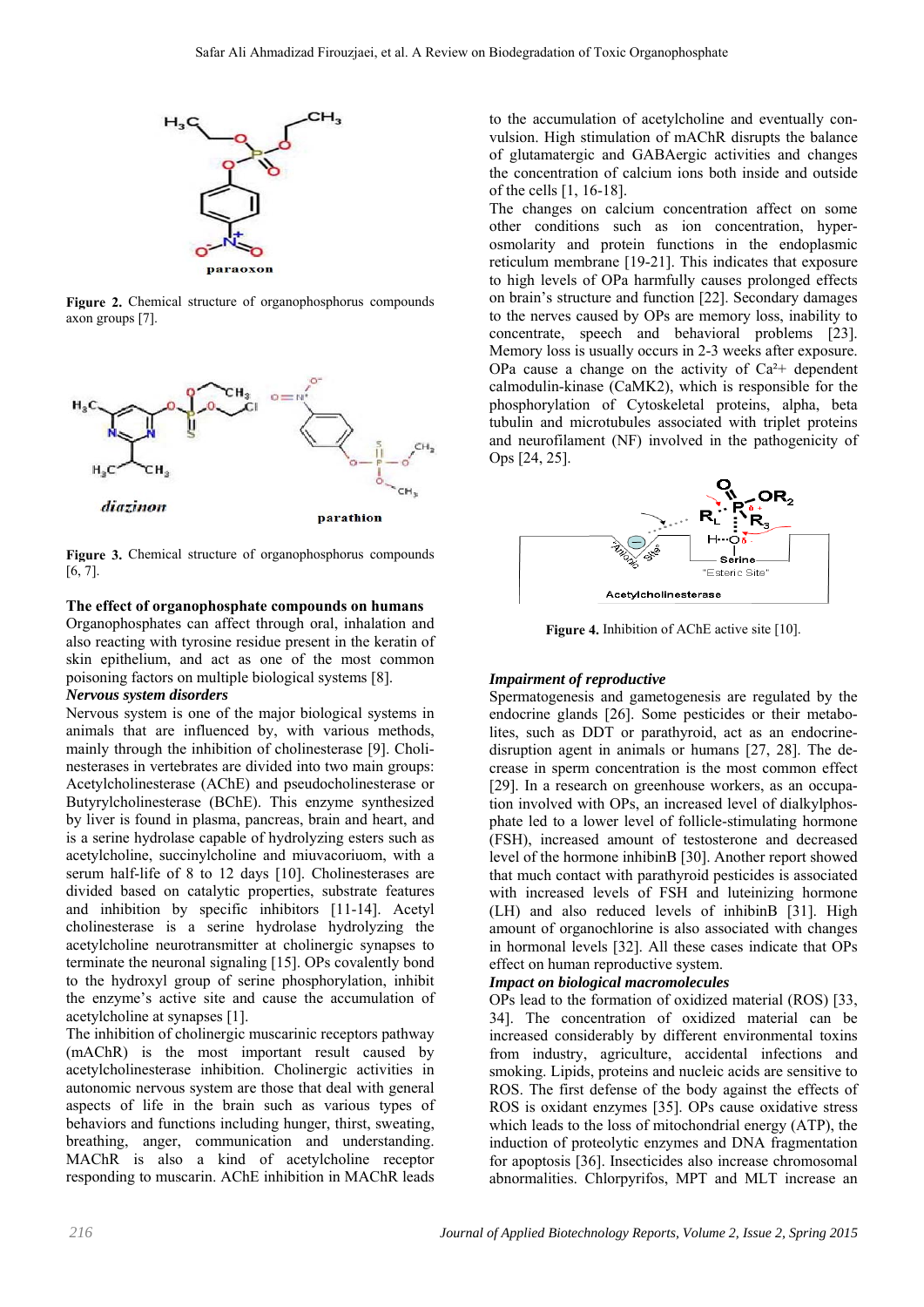antioxidant enzymes including catalase activity (CAT) superoxide (SOP) and glutathione peroxidase in rat tissues and also cytochrome P450 [35]. Cytochrome P450 oxidase system is an important component of performance in relation to the metabolism of several substrates including drugs, xenopiotcs, environmental pollutants, and many other compounds. Cytochrome P450 oxidation changes phosphorotioate compounds to axon through oxidative disulforation [35-37]. Other vital systems such as the immune system [38], pancreas [39], liver [40], blood [41] and the reproductive system [42] are affected by organophosphate compounds.

The use of organophosphate insecticides can cause poisoning and certain related symptoms including meiosis, increased urination, diarrhea, excessive sweating, tears and saliva [43]. OPs have certain genotoxic, clastogenic and AlkilationL properties, so they have potential to cause mutations and clastogenic [44, 45]. OPs have multiple effects on enzymatic pathways contributing in the development of diabetes, such as cholinergic pathway that enables adrenergic receptors and induces Hyprglaysmy and finally gluconeogenesis, or the activation of the glucocorticoid receptor that activates the gluconeogenesis in liver, and also causes the disruption of pancreatic endocrine by oxidative stress.

### **The effect of organophosphate compounds on the environment**

Many toxic compounds can persist in the environment with high resistance; therefore, they can influence the different populations of microorganisms and Macroorganisams [46]. Most of the reports are focused on the effects of OPs on protozoa (protists) in soil, which has a high level of reproduction as a part of the soil microorganisms and are very good sample for the measurement of toxic and biological assays [47]. OPs such as chlorpyrifos effect on reproduction, survival and fetal development in both vertebrates and invertebrates, leading to a decrease in the number of organisms in the environment [48-53].



**Figure 5.** The proposal for the effects of organophosphates on hemostasis changes in glucose [53].

According to the communication between different organisms, if one of the creatures be infected by OPs, other creatures associated with it are also involved. For example, if the air or water or soil be contaminated with OPs, all organisms subjected to them will be infected. Eventually, the role of OPs on human life becomes clearer considering the chain of communication between these creatures and human [54].

## **Analysis of organophosphorus compounds**

### **Biodegradation**

Due to the effects of OPs, a major problem world widely, there is an urgent need to develop affordable and reliable approach to quickly disinfect the pollution caused by them in the environment [55-57]. Guidelines like the combustion and buried deep in the remote areas are of the earliest and most convenient methods to detoxify OPs. These methods release toxic gases into the atmosphere or leach the pesticides into the ground and surface water [58, 59]. Nonbiological methods are chemical degradation through photolysis reactions, hydrolysis, and oxidation and redoxion catalysis.

Formulated factors can act as a buffer or inhibitors in h drolysis or dehalogenation. Some pesticides have ability to be hydrolyzed in alkaline water and soil [60]. Optical analysis methodology, a combination of UV light with semiconductor solutions, is also a common method to dgrade OPs, the best example is combining semiconductor titanium dioxide (TiO2) with UV light. Compounds such as, UV-H2O2, UV-TiO2 and UV-H2O2-TiO2 are used for optical degradation of some OPs such as Diazinon [61-63].



Figure 6. A view of the effect of organophosphorus compounds on the environment and on human and animal life [62].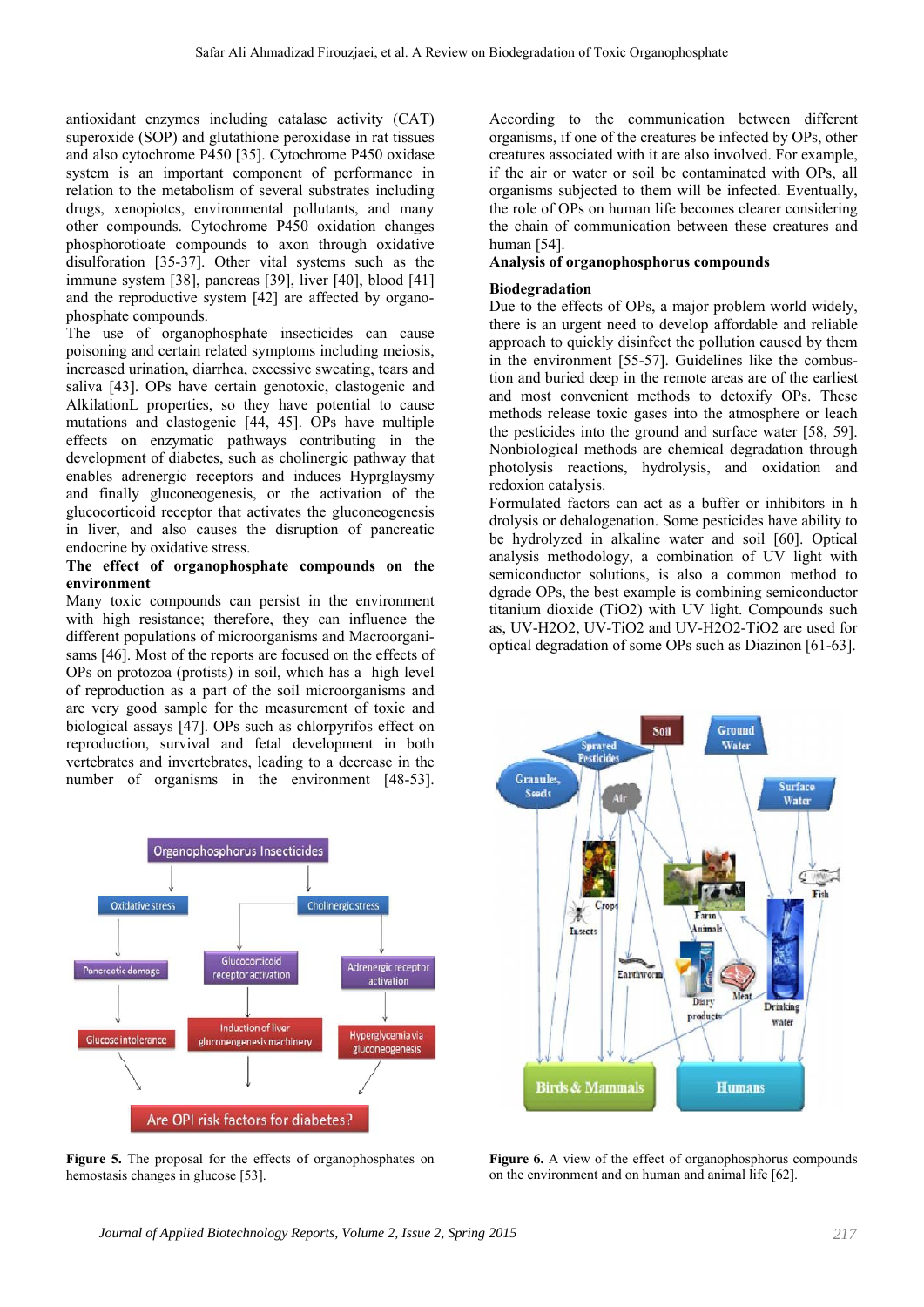#### **Biodegradation of organophosphorus compounds**

Most pesticides, such as organophosphate, carbamate, or pyrethroid are bio-degradable. These compounds hydrolyze spontaneously (especially in high pH) and by enzymes to less toxic materials [64, 65].

The biodegradation of pesticides by microbial enzymes in the soil is a key mechanism in preventing the accumulation of these chemicals in the environment. For example, several species of bacteria possessing the ability to hydrolyze pesticides, have been isolated from wastewater plants capable of hydrolyzing some organophosphorus compounds (Chlorpyrifos, Diazinon).



**Figure 7.** Decomposition of Diazinon [64].

Researchers have shown that a continual application of insecticides leads to an increased biodegradation rate, reduced half-life and ultimately the effectiveness [66-68]. Rapid degradation of pesticides effects remarkably on pest control, therefore, it can be very impressive and important [69]. For example, in an experiment using EPTC to control weed, the first two annual programs were reported well, however, the third application showed approximately 75% reduction [70]. The use of microorganisms for the biodegradation of certain chemicals may be affected by several things, such as:

1- An increase in the biodegradation activity of microorganisms in accordance with the specific gene expression.

2- An increase in the number of degrading microorganisms due to microbial growth or lateral gene transfer

3- The migration of some other degrading microorganisms to the desired location

4- The evolution of new essential enzymes to consume OPs as a source of chemical energy [71].

Many reports indicate the importance role of soil, microbial community and gene pool in the degradation rate of pesticides. The effectiveness will be lost in the absence of specific genes, unless in case of gene presence or migrating new microbes possessing the desired genes to the desired location [72-76]. Recently many detoxification strategies using engineered microorganisms capable of doing a lot of analysts are developed. Several continuous efforts are required to improve the detoxification process by the overexpression of hydrolyzing enzymes.

### **enzymes capable degradation of organophosphorus compounds**

Organophosphates toxicity is related to the phosphoryl center, which can bind and inactivate cholinesterase enzymes and other biological enzymes. In phosphotriesters all four atoms bound to the phosphate are oxygen, although, in other subclasses it has been replaced with other atoms such as S, F, C, or N. The toxicity of OPs is reduced significantly by chemical and enzymatic hydrolysis. Pesticides-degrading enzymes are highly regarded. Based on International Union of Biochemistry, these enzymes are classified in the hydrolase subtypes. Esterases are classified in subgroup 1 of hydrolase. Various types of esterases are named based on a variety of ester bonds.

#### *Carboxyl esterases (CbEs)*

Carboxyl esterases are included within subgroup 3.1.1 of the International Union of biochemistry and have ability to hydrolyze carboxylesters. In 1953, Norman Aldridge classified esterases by the reaction with OPs to  $\alpha$  and  $\beta$ subgroups. The subgroup unable to inhibit OPs is named  $\alpha$ esterase, and the subgroup able to inhibit OPs is named β esterase [77]. OPs and carbamates show the most toxic effects by phosphorylation (or Karbamylation) of serine group in the active site of choline esterase. Phosphorylation Or Karbamylation of acetylcholinesterase and neurological esterase is associated with their toxic effects. However, the inhibition does not cause major effects in mammals (particularly in the liver and serum). The β esterase (AChE) may be defined as a detoxification enzyme of OPs and Karbamats. Each molecule of CbE is able to detoxify one pesticide molecule prior to creating any sign in the nervous system. It is very suitable detoxification. The OPs resistance in some beetles and birds is associated with the overexpression of β esterases, which inhibits the phosphorylation of the active centers in pesticides to make them inefficient [78, 79].



**Figure 8.** Organophosphates, with phosphorylation of the carboxyl esterase enzyme prevents the activation of the enzyme with water and enzyme activity recovery becomes impossible [77].

### *I. phosphatriesterase (PTEs)*

Phosphatriesterases are major part of Organophosphates and include a central phosphate ester with three bonds [80, 81]. Phosphatriesterase enzymes are capable of hydrolyzing these compounds and are identified in various tissues in mammals, fish, birds, mollusks and bacteria [82]. These enzymes break the bonds between the phosphorus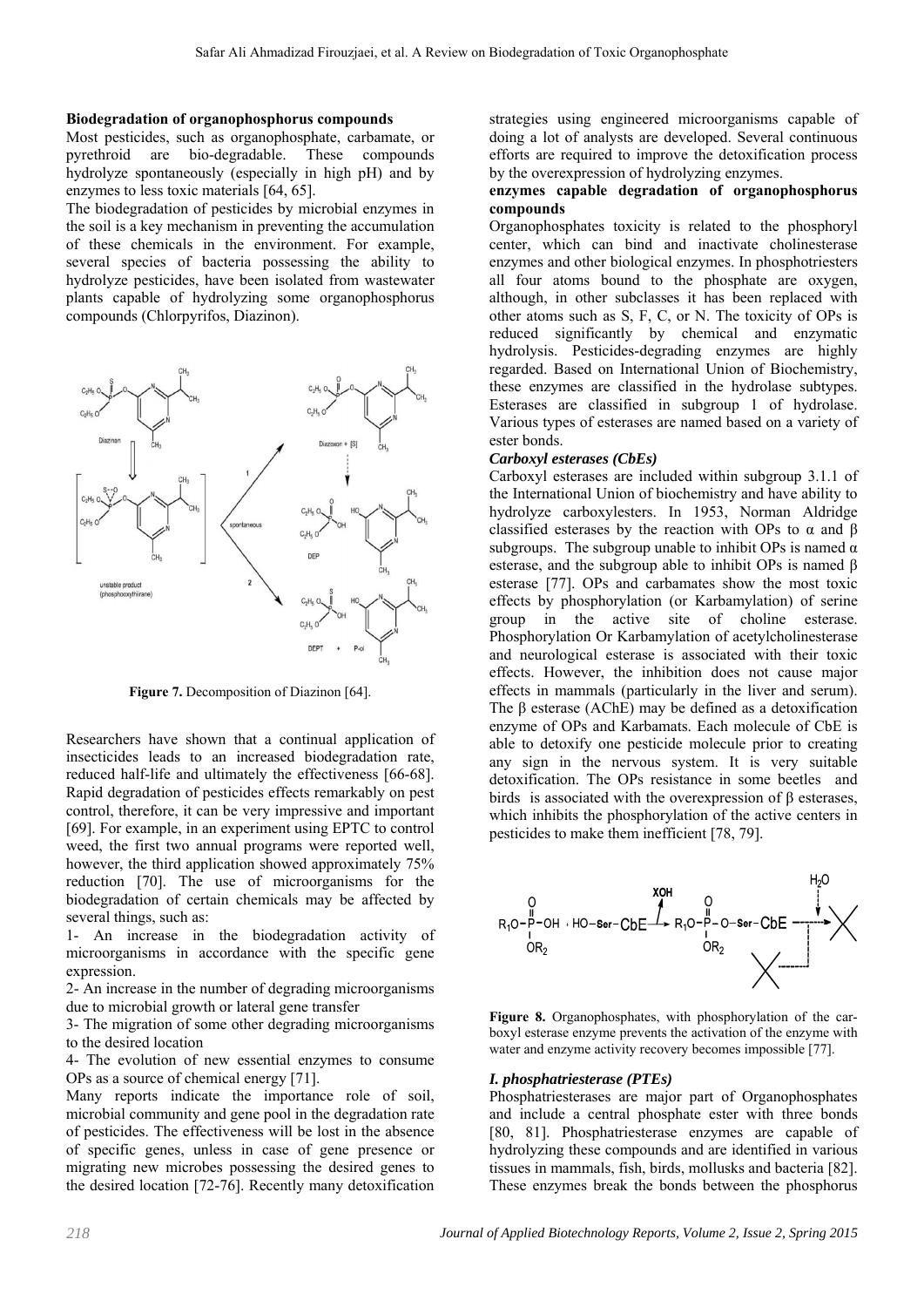atom and release groups down and produce some products with higher polarity, therefore, they would not be accumulated in fatty tissue and thus will easily be excreted from body by urine. Since this reaction inhibits the phosphorylation ability and reduces their toxicity, the hydrolysis by PTEs is considered as a detoxification reaction. One molecule of carboxyl esterase can hydrolase only one molecule of organophosphate, while phosphotriesterase could hydrolyze several organophosphates molecules, therefore, OPs detoxification by PTEs is much better. PTEs are usually named according to the substrate specificity [82, 83].



**Figure 9.** Some reactions catalyzed by Phosphotriesterase known [9].

#### *Orghanophosphoruse hydrolase ((OPH (EC.3.1.8.1)*

The gene encoding Orghanophosphoruse hydrolase (OPH, EC 3.1.8.1) was found in two strains from two different families with similar sequences, *Flavobacterum* sp. (ATCC 27551) and *Pseudomonas diminuta* MG. OPH has a strong hydrolysis for a range of insecticides such as phosphothioesters, and phosphorofluoridates including DFP and chemical weapons such as Sarin and Soman, and is the only enzyme that is able to hydrolyze P-S bond in OPs. Various forms of the enzymes associated with various divalent ions in the enzyme's structure illustrate different ability to hydrolyze OPs. For example, the activity of OPH  $(CO^{2+})$  is approximately five to twenty times more than the activity of OPH  $(Zn^{2+})$ . This difference is due to the type of catalyst metal [84].

### *Organ phosphorus Anhydrides acid (3.1.8.2) (OPAA)*

In 1946, DFPase was detected by Abraham Mazur in rabbit tissues as a DFP-hydrolyzing enzyme. It was then purified from *Alteromonas* sp, JD6.5.19 bacteria strain. This enzyme is a 60 kDa monomer metalloprotease, with  $Mn^{2+}$  in its natural form. Its activity is confirmed in the hydrolysis of the P-F bond presence in DFP, Sarin and Soman. The activity to hydrolyze P-O and P-CN is less and does not have the ability to hydrolyze P-S. It is also shown that OPAA from *Alteromonas* sp. hydrolyzes paraoxon with 2% rate of DFP. The OPAA acts on

anhydrate phosphorus bonds in organophosphorus compounds (e.g. nerve agents) [85]. International Union of Biochemistry in 1992 named the enzymes capable of degrading P-F or P-CN bonds as OPAA [86]. OPAA is a single-chain polypeptide consisting of 517 amino acids with 58kDa, with pH range between 6.5-9.5 (with optimum of 7.5-8.5) and 65-10 temperature range (optimum at 55-40 $^{\circ}$ C) and manganese (Mn<sup>2+</sup>) [87].



**Figure 10.** The decomposition mechanism of PTE in Paraoxon analysis [80].

#### *Diisopropil flrophosphatase (DFPase)*

DFPase is a 35 kDa protein with 314 amino acid subunits. It was firstly obtained from the nodes and brain of squid Loligo vulgaris by Francis hoskin in 1966. This enzyme is only found in Cephalopods and requires Calcium ions for its function [88]. Since these enzymes do not have a specific physiological substrate, is classified in the subgroup of phosphotriestrase (EC.3.1.8) more accurately is classified based on their substrate specificity into two subgroups of arylalkyl fluorophosphates (EC.3.1.8.1) and diisopropyl fluorophosphates (EC3.1.8.2) [89].

This enzyme is able to cut the P-F bond in fluorophosphates, soman and sarin with 0.1 rate of DFP. Hydrolysis activity of DFPase for Paraoxon is very low compared to substrate of P-F [90].



**Figure 11.** Proposed mechanism for the enzyme OPAA enzyme function and DFPASE [88].

#### *paraoxonase (PON1)*

PON1 is an enzyme found in mammalian body, and is responsible for the hydrolysis of oxidized Tioat produced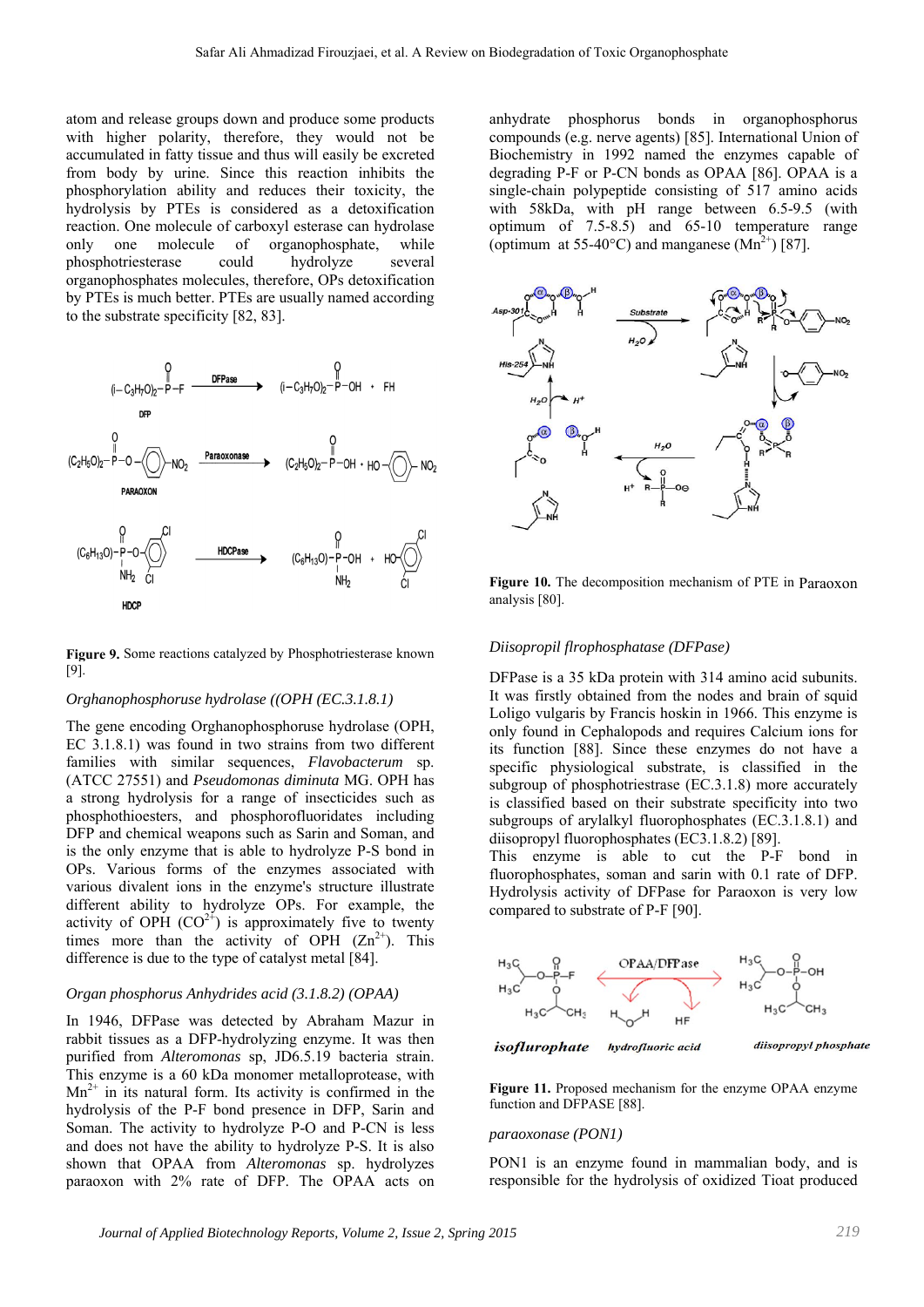by the P450 system and is able to hydrolyze P-O, P-F and P-CN. Paraoxonase protein is a dimer protein with a molecular weight of 43000 to 45000. Paraoxonase gene is on chromosome 7. This enzyme possesses two active sites. The property is eligible for the hydrolysis of organophosphorus compounds [91-93].

### *Amino peptidase P*

PepP is a metaloproteain in E. coli and the Mn2  $+$  ion is required for its function. The highest degradation rate was observed when the substrate consists of methylisopropyl and methylisobutyl [94].

### *Phosphonate ester hydrolase (PEH)*

H factors are produced by the degradation of G and V nerve agents using enzymes such as OPH and OPAA, which are toxic. In a study in 2001 by Elachvili et, a bacterial enzyme was found that converts H factor to methyl phosphonic acid (MPA) [95].



Figure 12. Decomposition of H generated by PEH [95].

### **Natural and native sources (microbes) containing organophosphate-degrading enzymes**

In a study by Latifi et al., IRLM.1, IRLM.2, IRLM.3, IRLM.4 and IRLM.5 isolates were identified from chemical plant effluent and contaminated agricultural soils. These strains contain OPs-degrading enzymes and can consume Diazinon and Chlorpyrifos as a source of carbon and phosphorus [96]. A *Pseudomonas aeruginosa* strain isolated in North of Iran from contaminated agricultural soil showed a high ability to break down the Diazinon [97].

## **Commercial applications of enzymes**

OPs- degrading enzymes has wide applications including; designing a bioreactor containing a consortium of bacteria or purified enzymes for the utilization of bio- pesticides [98-100], the treatment of poisoning with organophosphorus compounds [101, 102], with a nano protective cover to prevent immune reactions, designing biosensors to identify areas contaminated with Ops [103- 108].

## **Strategies for enzyme engineering**

The enzyme engineering strategies are applied to increase the strength and stability such as enzyme capsulation [109, 110]; changes in affinity of enzyme [111], changes in the specificity of the enzyme [112], a direct enzyme conjugation with quantum dots CDS [113], enzyme

immobilization on nano-porous silica substrate [114, 115]; cell surface display [116], and secretory enzyme expression [117].

**Table 1.** Comparison of OPH, OPAA, and DFPase enzymes.

| Enzyme        | <b>Sourse</b>                                | <b>Activity</b>           |
|---------------|----------------------------------------------|---------------------------|
| <b>DFPase</b> | Squid ( <i>Loligo vulgaris</i> )             | DFP>GF=GB>GD>GA           |
| OPH or PTE    | Bacteria (P. diminuta and<br>Flavobacterium) | $GD> GF = DFP> GB> GA$    |
| OPA A         | Bacteria (Alteromonas sp.)                   | $DFP > GF = GB > GD > VX$ |

## **Conclusion**

Regarding to the fact that OPs have harmful effects to human health and nature, their use should be limited as far as possible or the analogues with lower toxicity should be applied such as organophosphorothioates, which is potent to be hydrolyzed in the mammals. In addition, developing the processes to detoxifyor degrade OPs is a serious global need and country planning.

### **Acknowledgment**

The authors would like to thank all colleagues in the Applied Biotechnology Research Center (ABRC) of Baqiyatallah University of Medical Sciences for their kind contribution for this Review.

### **References**

- 1. Aluigi, M., Angelini, C., Falugi, C., Fossa, R., Genever, P., Gallus, L., Layer, P., Prestipino, G., Rakonczay, Z., Sgro, M., Interaction between organophosphate compounds and cholinergic functions during development. *Chem Biol Interact*, 2005, Vol. 157, pp. 305-316.
- 2. Dragun, J., Kuffner, A., Schneiter, R., A chemical engineer's guide to ground-water contamination―Part 1: Transport and transformations of organic chemicals. *Chem Eng J*, 1984, Vol. 91, pp. 64-70.
- 3. Cisar, J., Snyder, G. Fate and management of turfgrass chemicals. in ACS Symp Series. 2000.<br>Galloway, T., Handy, R.,
- 4. Galloway, T., Handy, R., Immunotoxicity of organophosphorous pesticides. *Ecotoxicol*, 2003, Vol. 12, pp. 345-363.
- 5. Ragnarsdottir, K.V., Environmental fate and toxicology of organophosphate pesticides*. J Geol Soc*, 2000, Vol. 157, pp. 859-876.
- 6. Bird, S.B., Sutherland, T.D., Gresham, C., Oakeshott, J., Scott, C., Eddleston, M., OpdA, a bacterial organophosphorus hydrolase, prevents lethality in rats after poisoning with highly toxic organophosphorus pesticides. *Toxicol*, 2008, Vol. 247, pp. 88-92.
- 7. M Qureshi, F., Genetic manipulation of genes for environmental bioremediation and construction of strains with multiple environment bioremediation properties. 2005, University of Karachi, Karachi.
- 8. Pandit, V., Seshadri, S., Rao, S., Samarasinghe, C., Kumar, A., Valsalan, R., A case of organophosphate poisoning presenting with seizure and unavailable history of parenteral suicide attempt. *J Emerg Trauma Shock*, 2011, Vol. 4, pp. 132.
- 9. Lotti, M., Promotion of organophosphate induced delayed polyneuropathy by certain esterase inhibitors. *Toxicol*, 2002, Vol. 181, pp. 245-248.
- 10. Kousba, A.A., Poet, T.S., Timchalk, C., Characterization of the in vitro kinetic interaction of chlorpyrifos-oxon with rat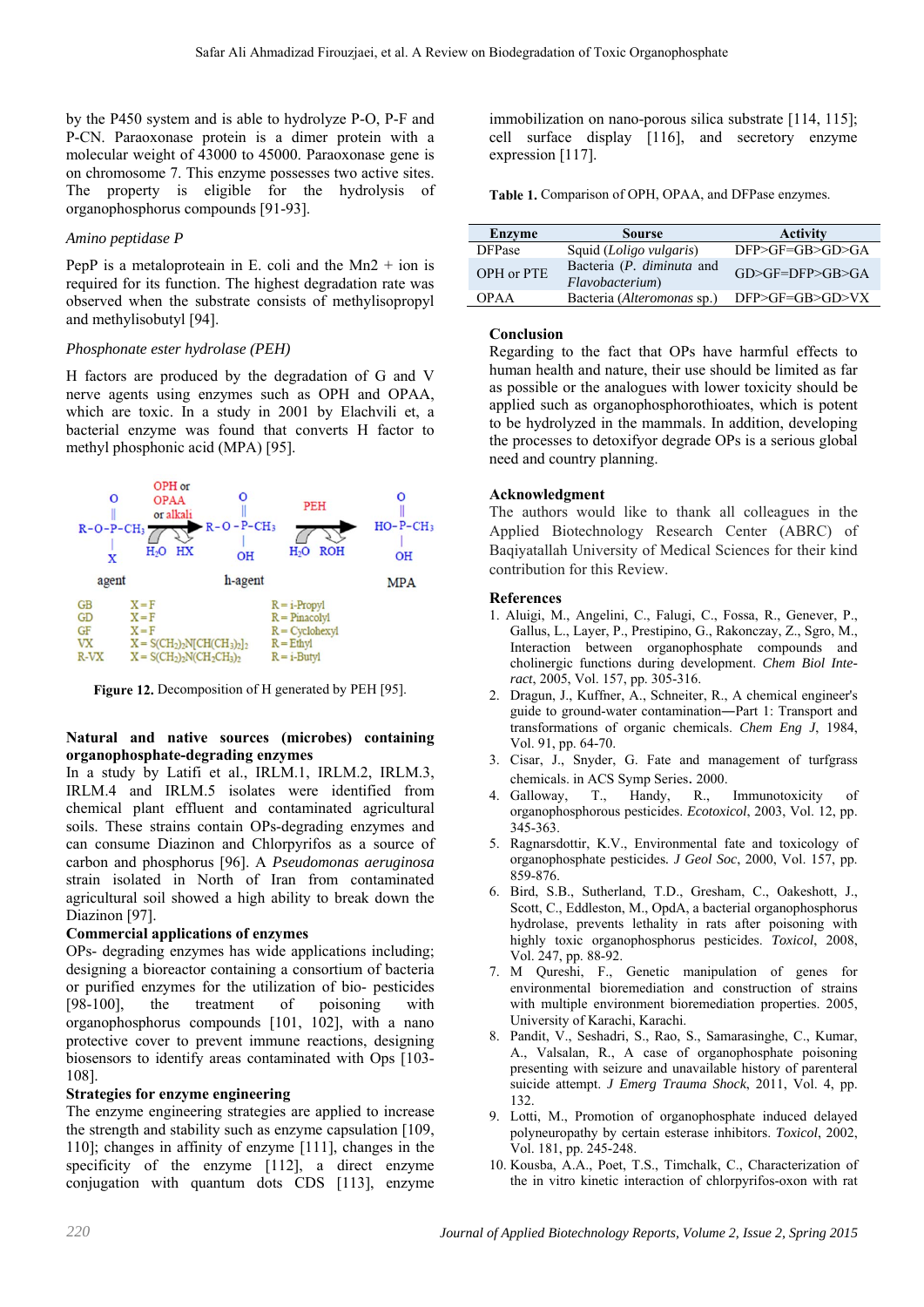salivary cholinesterase: a potential biomonitoring matrix. *Toxicol*, 2003, Vol. 188, pp. 219-232.

- 11. Abdallah, C., Udomtecha, D., Pseudocholinesterase Activity-Determination and Interpretation in Pediatric Anesthesia. *Middle East J Anaesthesiol*, 2007, Vol. 19, pp. 423.
- 12. Chuiko, G., Comparative study of acetylcholinesterase and butyrylcholinesterase in brain and serum of several freshwater fish: specific activities and in vitro inhibition by DDVP, an organophosphorus pesticide. *Comp Biochem Physiol Part C: Pharmacol, Toxicol Endocrinol*, 2000, Vol. 127, pp. 233-242.
- 13. Garcia, L.M., Castro, B., Ribeiro, R., Guilhermino, L., Characterization of cholinesterase from guppy (Poecilia reticulata) muscle and its in vitro inhibition by environmental contaminants. *Biomarkers*, 2000, Vol. 5, pp. 274-284.
- 14. Rodríguez-Fuentes, G., Gold-Bouchot, G., Characterization of cholinesterase activity from different tissues of Nile tilapia (*Oreochromis niloticus*). *Mar Eeviron Res J*, 2004, Vol. 58, pp. 505-509.
- 15. Monteiro, M., Quintaneiro, C., Morgado, F., Soares, A., Guilhermino, L., Characterization of the cholinesterases present in head tissues of the estuarine fish *Pomatoschistus microps*: Application to biomonitoring. *Ecotoxicol Environ. Saf,* 2005, Vol. 62, pp. 341-347.
- 16. Aigner, T.G., Pharmacology of memory: cholinergic glutamatergic interactions. *Curr Opin Neurobiol*, 1995, Vol. 5, pp. 155-160.
- 17. Lallement, G., Carpentier, P., Collet, A., Pernot-Marino, I., Baubichon, D., Sentenac-Roumanou, H., Blanchet, G., [Involvement of glutamatergic system of amygdala in generalized seizures induced by soman: comparison with the hippocampus]. Comptes rendus de l'Academie des sciences. Serie III, *Sciences de la vie*, 1990, Vol. 313, pp. 421-426.
- 18. Grasshoff, C., Gillessen, T., Thiermann, H., Wagner, E., Szinicz, L., The effect of acetylcholinesterase-inhibition on depolarization-induced GABA release from rat striatal slices. *Toxicol*, 2003, Vol. 184, pp. 149-156.
- 19. Angelini, C., Trombino, S., Aluigi, M., Corte, G., Whitaker, M., Falugi, C. The effects of AChE inhibition on sea urchin early development are linked to the regulation of intracellular dynamics. in Proceedings of the VIIIth International Meeting on Cholinesterases, Perugia, Italy. 2004.
- 20. Wade, J.V., Samson, F.E., Nelson, S.R., Pazdernik, T.L., Changes in extracellular amino acids during soman and kainic acid induced seizures. *J Neurochem*, 1987, Vol. 49, pp. 645-650.
- 21. McDONOUGH JR, J., SHIH, T.-M., Neuropharmacological mechanisms of nerve agent-induced seizure and neuropathology*. Neurosci Biobehav Rev*, 1997, Vol. 21, pp. 559-579.
- 22. Piekut, D., Phipps, B., Corticotropin-releasing factor– immunolabeled fibers in brain regions with localized kainate neurotoxicity. *Acta Neuropathol*, 1999, Vol. 98, pp. 622-628.
- 23. Jett, D.A., Neurological aspects of chemical terrorism. *Ann Neurol,* 2007, Vol. 61, pp. 9-13.
- 24. BEATTIE, M.S., FAROOQUI, A.A., BRESNAHAN, J.C., Review of current evidence for apoptosis after spinal cord injury. *J Neurotrauma*, 2000, Vol. 17, pp. 915-925.
- 25. Abou-Donia, M.B., Organophosphorus ester-induced delayed neurotoxicity*. Annu Rev*, 1981, Vol. 21, pp. 511-548.
- 26. Lotti, M., Moretto, A., Organophosphate-induced delayed polyneuropathy*. Toxicol Rev*, 2005, Vol. 24, pp. 37-49.
- 27. Dohle, G., Smit, M., Weber, R., Androgens and male fertility. *World J Urol*, 2003, Vol. 21, pp. 341-345.
- 28. Klotz, D.M., Beckman, B.S., Hill, S.M., McLachlan, J.A., Walters, M.R., Arnold, S.F., Identification of environmental chemicals with estrogenic activity using a combination of in

vitro assays. *Environ Health Perspect*, 1996, Vol. 104, pp. 1084.

- 29. Scippo, M.-L., Argiris, C., Van De Weerdt, C., Muller, M., Willemsen, P., Martial, J., Maghuin-Rogister, G., Recombinant human estrogen, androgen and progesterone receptors for detection of potential endocrine disruptors. *Anal Bioanal Chem*, 2004, Vol. 378, pp. 664-669.
- 30. Martenies, S.E., Perry, M.J., Environmental and occupational pesticide exposure and human sperm parameters: a systematic review. *Toxicol*, 2013, Vol. 307, pp. 66-73.
- 31. Blanco-Muñoz, J., Morales, M.M., Lacasaña, M., Aguilar-Garduño, C., Bassol, S., Cebrián, M.E., Exposure to organophosphate pesticides and male hormone profile in floriculturist of the state of Morelos, Mexico. *Hum Reprod*, 2010, Vol. 25, pp. 1787-1795.
- 32. Meeker, J.D., Barr, D.B., Hauser, R., Pyrethroid insecticide metabolites are associated with serum hormone levels in adult men. *Reprod Toxicol*, 2009, Vol. 27, pp. 155-160.
- 33. Giwercman, A., Rignell-Hydbom, A., Toft, G., Rylander, L., Hagmar, L., Lindh, C., Pedersen, H.S., Ludwicki, J.K., Lesovoy, V., Shvets, M., Reproductive hormone levels in men exposed to persistent organohalogen pollutants: a study of inuit and three European cohorts. *Environ Health Perspect*, 2006, Vol. 114, pp. 1348.
- 34. Abdollahi, M., Mostafalou, S., Pournourmohammadi, S., Shadnia, S., Oxidative stress and cholinesterase inhibition in saliva and plasma of rats following subchronic exposure to malathion. Comparative Biochemistry and Physiology Part C: *Toxicol Appl Pharmacol*, 2004, Vol. 137, pp. 29-34.
- 35. Mehta, A., Verma, R.S., Srivastava, N., Chlorpyrifos induced alterations in the levels of hydrogen peroxide, nitrate and nitrite in rat brain and liver. *Pest Biochem Physiol*, 2009, Vol. 94, pp. 55-59.
- 36. Ojha, A., Yaduvanshi, S.K., Srivastava, N., Effect of combined exposure of commonly used organophosphate pesticides on lipid peroxidation and antioxidant enzymes in rat tissues. *Pest Biochem Physiol*, 2011, vol. 99, pp. 148-156.
- 37. Bagchi, D., Bagchi, M., Hassoun, E., Stohs, S., In vitro and in vivo generation of reactive oxygen species, DNA damage and lactate dehydrogenase leakage by selected pesticides. *Toxicol*, 1995, Vol. 104, pp. 129-140.
- 38. Usmani, K.A., Karoly, E.D., Hodgson, E., Rose, R.L., In vitro sulfoxidation of thioether compounds by human cytochrome P450 and flavin-containing monooxygenase isoforms with particular reference to the CYP2C subfamily. *Drug Metab Dispos*, 2004, Vol. 32, pp. 333-339.
- 39. Handy, R., Abd-El Samei, H., Bayomy, M., Mahran, A., Abdeen, A., El-Elaimy, E., Chronic diazinon exposure: pathologies of spleen, thymus, blood cells, and lymph nodes are modulated by dietary protein or lipid in the mouse. *Toxicol*, 2002, Vol. 172, pp. 13-34.
- 40. Gokalp, O., Buyukvanlı, B., Cicek, E., Ozer, M.K., Koyu, A., Altuntas, I., Koylu, H., The effects of diazinon on pancreatic damage and ameliorating role of vitamin E and vitamin C. Pesticide. *Pest Biochem Physiol*, 2005, Vol. 81, pp. 123-128.
- 41. Kalender, S., Ogutcu, A., Uzunhisarcikli, M., Açikgoz, F., Durak, D., Ulusoy, Y., Kalender, Y., Diazinon-induced hepatotoxicity and protective effect of vitamin E on some biochemical indices and ultrastructural changes. *Toxicol*, 2005, Vol. 211, pp. 197-206.
- 42. Jintana, S., Sming, K., Krongtong, Y., Thanyachai, S., Cholinesterase activity, pesticide exposure and health impact in a population exposed to organophosphates. *Int Arch Occ Env Hea,* 2009, Vol. 82, pp. 833-842.
- 43. Farag, A.T., Eweidah, M., El-Okazy, A., Reproductive toxicology of acephate in male mice. *Reprod Toxicol*, 2000, Vol. 14, pp. 457-462.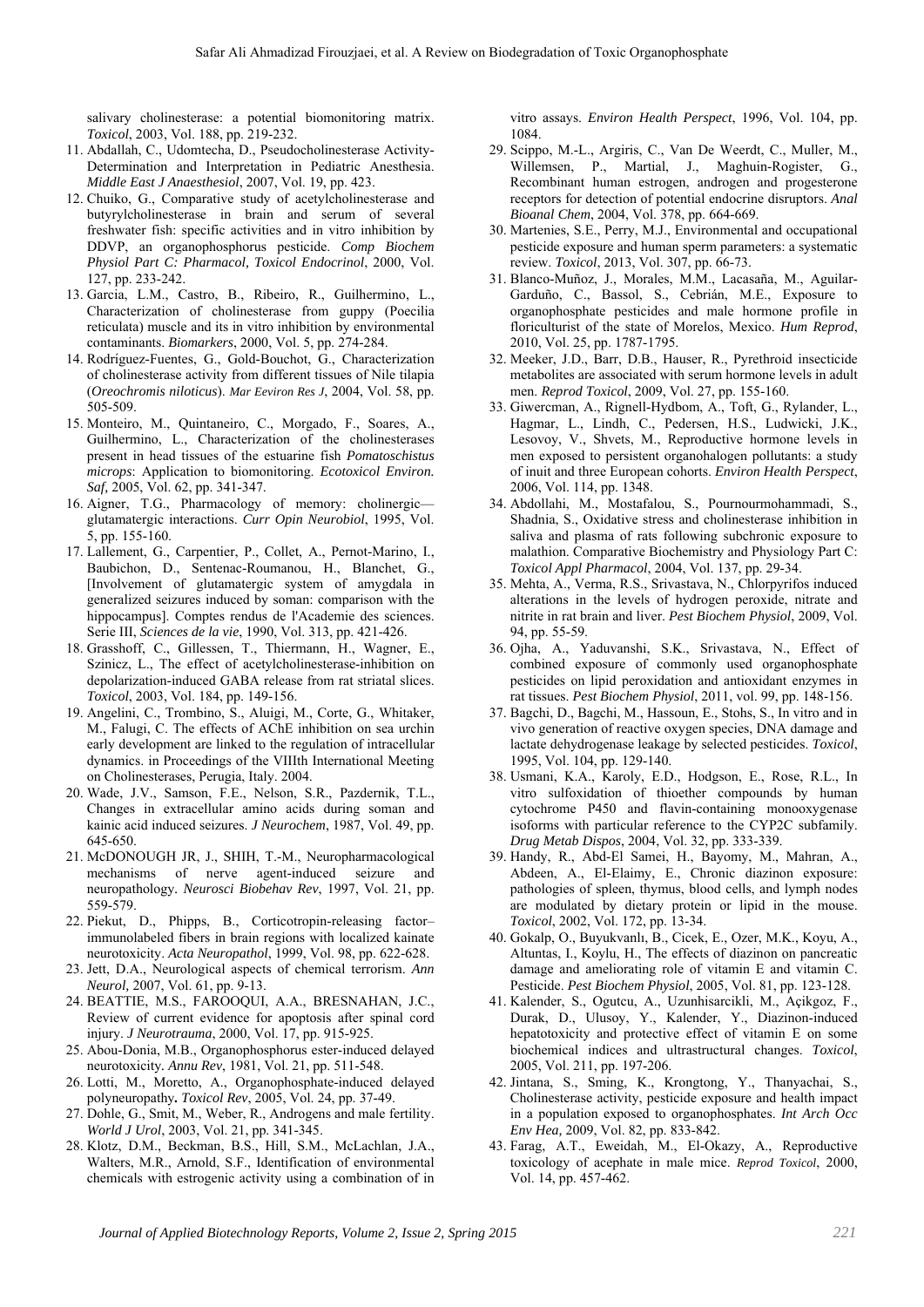- 44. Samsam, T.E., Hunter, D.L., Bushnell, P.J., Effects of chronic dietary and repeated acute exposure to chlorpyrifos on learning and sustained attention in rats. *Toxicol Sci*, 2005, Vol. 87, pp. 460-468.
- 45. Mehta, A., Verma, R.S., Srivastava, N., Chlorpyrifos induced DNA damage in rat liver and brain. *Environ Mol Mutagen*, 2008, Vol. 49, pp. 426-433.
- 46. Sarabia, L., Maurer, I., Bustos-Obregon, E., Melatonin prevents damage elicited by the organophosphorous pesticide diazinon on mouse sperm DNA. *Ecotoxicol Environ Saf*, 2009, Vol. 72, pp. 663-668.
- 47. Kerle, E., Jenkins, J., Vogue, P., Understanding Pesticide Persistence and Mobility for Groundwater and Surface Water Protection, EM8561. Corvallis, OR, USA: Oregon State University Extension Service, 1996, Vol. pp. 7.
- 48. Trielli, F., Chessa, M.G., Amaroli, A., Ognibene, M., Delmonte Corrado, M.U., Effects of organophosphate compounds on a soil protist, *Colpoda inflata* (Ciliophora, Colpodidae). *Chemosphere*, 2006, Vol. 65, pp. 1731-1737.
- 49. Farag, A.T., Radwan, A.H., Sorour, F., El Okazy, A., El-Agamy, E.-S., El-Sebae, A.E.-K., Chlorpyrifos induced reproductive toxicity in male mice. *Reprod Toxicol*, 2010, Vol. 29, pp. 80-85.
- 50. Jager, T., Crommentuijn, T., van Gestel, C.A., Kooijman, S.A., Chronic exposure to chlorpyrifos reveals two modes of action in the springtail *Folsomia candida. Environ Pollut*, 2007, Vol. 145, pp. 452-458.
- 51. Ke, L.-X., Xi, Y.-L., Zha, C.-W., Dong, L.-L., Effects of three organophosphorus pesticides on population growth and sexual reproduction of rotifer *Brachionus calyciflorus* Pallas. *Acta Ecol Sin*, 2009, Vol. 29, pp. 182-185.
- 52. Palma, P., Palma, V., Fernandes, R., Bohn, A., Soares, A., Barbosa, I., Embryo-toxic effects of environmental concentrations of chlorpyrifos on the crustacean *Daphnia magna*. *Ecotonxicol Environ saf*, 2009, Vol. 72, pp. 1714-1718.
- 53. Varó, I., Amat, F., Navarro, J., Barreda, M., Pitarch, E., Serrano, R., Assessment of the efficacy of *Artemia* sp (Crustacea) cysts chorion as barrier to chlorpyrifos (organophosphorus pesticide) exposure. Effect on hatching and survival. *Sci Total Environ*, 2006, Vol. 366, pp. 148-153.
- 54. Zalizniak, L., Nugegoda, D., Effect of sublethal concentrations of chlorpyrifos on three successive generations of *Daphnia carinata*. *Ecotonxicol Environ saf*, 2006, Vol. 64, pp. 207-214.
- 55. Tahmasbi, A.M., Valizadeh, R., Naserian, A.A., Importance and toxicological effects of organophosphorus pesticides: A comprehensive review. *Basic Res J Agr Sci Rev*, 2012, Vol. 1, pp.
- 56. Chapalamadugu, S., Chaudhry, G.R., Microbiological and biotechnological aspects of metabolism of carbamates and organophosphates. *Crit Rev Biotechnol*, 1992, Vol. 12, pp. 357- 389.
- 57. Ang, E.L., Zhao, H., Obbard, J.P., Recent advances in the bioremediation of persistent organic pollutants via biomolecular engineering. *Enzyme Microb Tech J,* 2005, Vol. 37, pp. 487-496.
- 58. Yair, S., Ofer, B., Arik, E., Shai, S., Yossi, R., Tzvika, D., Amir, K., Organophosphate degrading microorganisms and enzymes as biocatalysts in environmental and personal decontamination applications. *Crit Rev Biotechnol*, 2008, Vol. 28, pp. 265-275.
- 59. Mansee, A.H., Chen, W., Mulchandani, A., Biodetoxification of coumaphos insecticide using immobilizedEscherichia coli expressing organophosphorus hydrolase enzyme on cell surface. *Biotechnol Bioprocess Eng*, 2000, Vol. 5, pp. 436- 440.
- 60. Samaneh, K., Saadati, M., Aghamollaei, H., Surface display of organophosphorus hydrolase on E. coli using N-terminal domain of ice nucleation protein InaV. *J Microbiol Biotechnol*, 2012, Vol. 22, pp. 234-238.
- 61. Andreu, V., Picó, Y., Determination of pesticides and their degradation products in soil: critical review and comparison of methods. *Trends Anal Chemi*, 2004, Vol. 23, pp. 772-789.
- 62. Canle L, M., Rodrı́ guez, S., Rodrı́ guez Vázquez, L., Santaballa, J., Steenken, S., First stages of photodegradation of the urea herbicides Fenuron, Monuron and Diuron. *J Mol Struct*, 2001, Vol. 565, pp. 133-139.
- 63. Trebše, P., Franko, M., Laser-induced degradation of organophosphorus compounds. *Int J Photoenergy*, 2002, vol. 4, pp. 41-44.
- 64. Doong, R.-a., Chang, W.-h., Photoassisted titanium dioxide mediated degradation of organophosphorus pesticides by hydrogen peroxide. Journal of Photochemistry and Photobiology A: *Chemistry*, 1997, Vol. 107, pp. 239-244.
- 65. Bending, G.D., Lincoln, S.D., Sørensen, S.R., Morgan, J.A.W., Aamand, J., Walker, A., In-field spatial variability in the degradation of the phenyl-urea herbicide isoproturon is the result of interactions between degradative Sphingomonas spp. and soil pH. *Appl Environ Microbiol*, 2003, Vol. 69, pp. 827-834.
- 66. Singh, B.K., Walker, A., Morgan, J.A.W., Wright, D.J., Effects of soil pH on the biodegradation of chlorpyrifos and isolation of a chlorpyrifos-degrading bacterium. *Appl Environ Microbiol*, 2003, Vol. 69, pp. 5198-5206.
- 67. Williams, I., Pepin, H., Brown, M., Degradation of carbofuran by soil microorganisms. *Bull Environ Contam Toxicol*, 1976, vol. 15, pp. 244-249.
- 68. Felsot, A., Maddox, J.V., Bruce, W., Enhanced microbial degradation of carbofuran in soils with histories of Furadan® use. *Bull. Environ. Contam Toxicol*, 1981, Vol. 26, pp. 781- 788.
- 69. Rahman, A., James, T.K., Decreased activity of EPTC+ R-25788 following repeated use in some New Zealand soils. *Weed Sci*, 1983, Vol. pp. 783-789.
- 70. Felsot, A., Enhanced biodegradation of insecticides in soil: implications for agroecosystems. *Annu Rev Entomol*, 1989, Vol. 34, pp. 453-476.
- 71. Harvey, R.G., Effect of herbicide rotations on enhanced herbicide biodegradation and Wild-Proso Millet (Panicum miliaceum) control. *Weed Sci*,, 1991, Vol. pp. 607-613.
- 72. Tal, A., Rubin, B., Katan, J., Aharonson, N., Fate of  $1\square C$ -EPTC in a Soil Exhibiting Accelerated Degradation of Carbamothioate Herbicides and Its Control. *Weed Sci*, 1989, Vol. pp. 434-439.
- 73. Getzin, L., Persistence and degradation of carbofuran in soil. Environmental Entomology, 1973, Vol. 2, pp. 461-468.
- 74. Suett, D., Jukes, A., Parekh, N., Non-specific influence of pH on microbial adaptation and insecticide efficacy in previously-treated field soils. *Soil Biol*. Biochem, 1996, Vol. 28, pp. 1783-1790.
- 75. Warton, B., Matthiessen, J.N., The crucial role of calcium interacting with soil pH in enhanced biodegradation of metam sodium. *Pest Manag Sci*, 2005, Vol. 61, pp. 856-862.
- 76. Usharani, K., Muthukumar, M., Kadirvelu, K., Effect of pH on the Degradation of Aqueous Organophosphate (methylparathion) in Wastewater by Ozonation. *Int J Environ. Res*, 2012, Vol. 6, pp. 557-564.
- 77. Arbeli, Z., Fuentes, C.L., Accelerated biodegradation of pesticides: An overview of the phenomenon, its basis and possible solutions; and a discussion on the tropical dimension. *Crop Sci*, 2007, Vol. 26, pp. 1733-1746.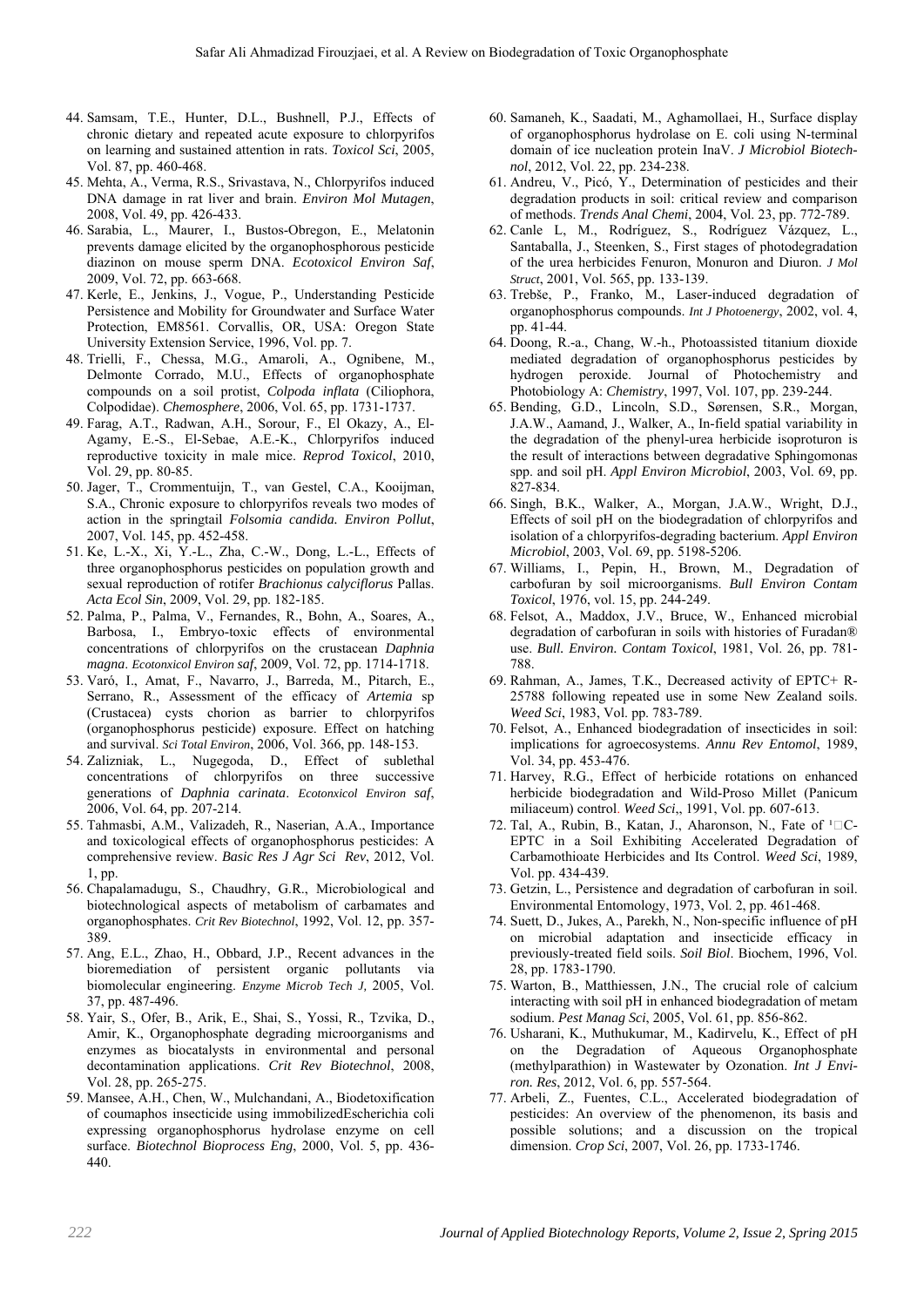- 78. Aldridge, W., The differentiation of true and pseudo cholinesterase by organo-phosphorus compounds. *Biochem J*, 1953, Vol. 53, pp. 62.
- 79. Prabhakaran, S.K., Kamble, S.T., Biochemical characterization and purification of esterases from three strains of German cockroach, Blattella germanica (Dictyoptera: Blattellidae). *Arch Insect Biochem Physiol*, 1996, Vol. 31, pp. 73-86.
- 80. Smyth, K.-A., Russell, R.J., Oakeshott, J.G., A cluster of at least three esterase genes inLucilia cuprina includes malathion carboxylesterase and two other esterases implicated in resistance to organophosphates. *Biochem Genet*, 1994, Vol. 32, pp. 437-453.
- 81. Raushel, F.M., Bacterial detoxification of organophosphate nerve agents. *Curr Opin Microbiol*, 2002, Vol. 5, pp. 288- 295.
- 82. Musilek, K., Dolezal, M., GunnMoore, F., Kuca, K., Design, evaluation and structure—Activity relationship studies of the AChE reactivators against organophosphorus pesticides. *Med Res Rev*, 2011, Vol. 31, pp. 548-575.
- 83. Vilanova, E., Sogorb, M.A., The role of phosphotriesterases in the detoxication of organophosphorus compounds. *CRC Crit Rev Toxicol, 1999*, Vol. 29, pp. 21-57.
- 84. Sogorb, M., Pla, A., Vilanova, E., Las esterasas que hidrolizan compuestos organofosforados: un mecanismo eficaz de destoxificación. *Rev Toxicol*, 1996, Vol. 13, pp. 43- 48.
- 85. Di Sioudi, B.D., Miller, C.E., Lai, K., Grimsley, J.K., Wild, J.R., Rational design of organophosphorus hydrolase for altered substrate specificities. *Chem Biol Interact,* 1999, Vol. 119, pp. 211-223.
- 86. Clem, B.F., O'Neal, J., Tapolsky, G., Clem, A.L., Imbert-Fernandez, Y., Kerr, D.A., Klarer, A.C., Redman, R., Miller, D.M., Trent, J.O., Targeting 6-phosphofructo-2-kinase (PFKFB3) as a therapeutic strategy against cancer. *Mol Cancer Biol*, 2013, Vol. 12, pp. 1461-1470.
- 87. Ong, K.K., Encapsulation of organophosphorus acid anhydrolase (OPAA) in nanostructured materials for the detection and decontamination of chemical warfare agents, 2006*,* Drexel University.
- 88. DeFrank, J.J., Cheng, T.-C., Purification and properties of an organophosphorus acid anhydrase from a halophilic bacterial isolate. *J Bacteriol*, 1991, Vol. 173, pp. 1938-1943.
- 89. Hartleib, J., Rüterjans, H., High-Yield Expression, Purification, and Characterization of the Recombinant Diisopropylfluorophosphatase from *Loligo vulgaris*. *Protein Expres Purif*, 2001, Vol. 21, pp. 210-219.
- 90. Reiner, E., Recommendations of the IUBMB Nomenclature Committee: Comments concerning classification and nomenclature of esterases hydrolysing organophosphorus compounds. *Chem Biol Interact*, 1993, Vol. 87, pp. 15-16.
- 91. Kern, R.J., Enzyme-based detoxification of organophosphorus neurotoxic pesticides and chemical warfare agents, 2007, Texas A&M University.
- 92. Tavori, H., Aviram, M., Khatib, S., Musa, R., Mannheim, D., Karmeli, R., Vaya, J., Human carotid lesion linoleic acid hydroperoxide inhibits paraoxonase 1 (PON1) activity via reaction with PON1 free sulfhydryl cysteine 284. *Free Radic Biol Med*, 2011, Vol. 50, pp. 148-156.
- 93. Mackness, B., Durrington, P., Boulton, A., Hine, D., Mackness, M., Serum paraoxonase activity in patients with type 1 diabetes compared to healthy controls. *Eur J Clin Invest*, 2002, Vol. 32, pp. 259-264.
- 94. Mackness, M.I., Mackness, B., Durrington, P.N., Paraoxonase and coronary heart disease. *Atheroscler Suppl*, 2002, Vol. 3, pp. 49-55.
- 95. Ghanem, E., Raushel, F.M., Detoxification of organophosphate nerve agents by bacterial phosphotriesterase. *Toxicol Appl Pharmacol*, 2005, Vol. 207, pp. 459-470.
- 96. Elashvili, I., Furthering the enzymatic destruction of nerve agents, 2005, *Google Patents*.
- 97. Latifi, A., Luwor, R.B., Bilandzic, M., Nazaretian, S., Stenvers, K., Pyman, J., Zhu, H., Thompson, E.W., Quinn, M.A., Findlay, J.K., Isolation and characterization of tumor cells from the ascites of ovarian cancer patients: molecular phenotype of chemoresistant ovarian tumors. *PLoS One*, 2012, Vol. 7, pp. e46858.
- 98. Najavand, S., Lotfi, A.S., Noghabi, K.A., Mohsenifar, A., Milani, M.M., Mota-Kalvanagh, A., Behrouzi, R., Masoumi, F., A high potential organophosphorus pesticide-degrading enzyme from a newly characterized, Pseudomonas aeruginosa NL01. *Afr J Microbiol. Res*, 2012, Vol. 6, pp. 4261-4269.
- 99. Walker, A.W., Keasling, J.D., Metabolic engineering of Pseudomonas putida for the utilization of parathion as a carbon and energy source. *Biotechnol Bioeng*, 2002, Vol. 78, pp. 715-721.
- 100. Yang, H., Carr, P., McLoughlin, S.Y., Liu, J., Horne, I., Qiu, X., Jeffries, C., Russell, R., Oakeshott, J., Ollis, D., Evolution of an organophosphate-degrading enzyme: a comparison of natural and directed evolution. *Protein Eng*, 2003, Vol. 16, pp. 135-145.
- 101. Singh, B.K., Walker, A., Microbial degradation of organophosphorus compounds. *FEMS MICROBIOL REV*, 2006, Vol. 30, pp. 428-471.
- 102. Bird, S.B., Dawson, A., Ollis, D., Enzymes and bioscavengers for prophylaxis and treatment of organophosphate poisoning*. Front Biosci* (Scholar edition), 2009, Vol. 2, pp. 209-220.
- 103. Rochu, D., Chabriere, E., Masson, P., Human paraoxonase: a promising approach for pre-treatment and therapy of organophosphorus poisoning. *Toxicol*, 2007, Vol. 233, pp. 47-59.
- 104. Mann, J.F., Ferro, V.A., Mullen, A.B., Tetley, L., Mullen, M., Carter, K.C., Alexander, J., Stimson, W.H., Optimisation of a lipid based oral delivery system containing A/Panama influenza haemagglutinin. *Vaccine*, 2004, Vol. 22, pp. 2425- 2429.
- 105. Hirsch, L.R., Stafford, R., Bankson, J., Sershen, S., Rivera, B., Price, R., Hazle, J., Halas, N., West, J., Nanoshellmediated near-infrared thermal therapy of tumors under magnetic resonance guidance. *Proc Natl Acad Sci*, 2003, Vol. 100, pp. 13549-13554.
- 106. Simonian, A., Grimsley, J., Flounders, A., Schoeniger, J., Cheng, T.-C., DeFrank, J., Wild, J., Enzyme-based biosensor for the direct detection of fluorine-containing organophosphates. *Anal Chim Acta*, 2001, Vol. 442, pp. 15-  $23$
- 107. Zhao, Y., Zhang, W., Lin, Y., Du, D., The vital function of Fe3O4@ Au nanocomposites for hydrolase biosensor design and its application in detection of methyl parathion. *Nanoscale*, 2013, Vol. 5, pp. 1121-1126.
- 108. Liu, G., Guo, W., Yin, Z., Covalent fabrication of methyl parathion hydrolase on gold nanoparticles modified carbon substrates for designing a methyl parathion biosensor. *Biosens Bioelectron*, 2014, Vol. 53, pp. 440-446.
- 109. Liu, R., Yang, C., Xu, Y., Xu, P., Jiang, H., Qiao, C., Development of a Whole-Cell Biocatalyst/Biosensor by Display of Multiple Heterologous Proteins on the Escherichia coli Cell Surface for the Detoxification and Detection of Organophosphates. *J Agr Food Chem*, 2013, Vol. 61, pp. 7810- 7816.